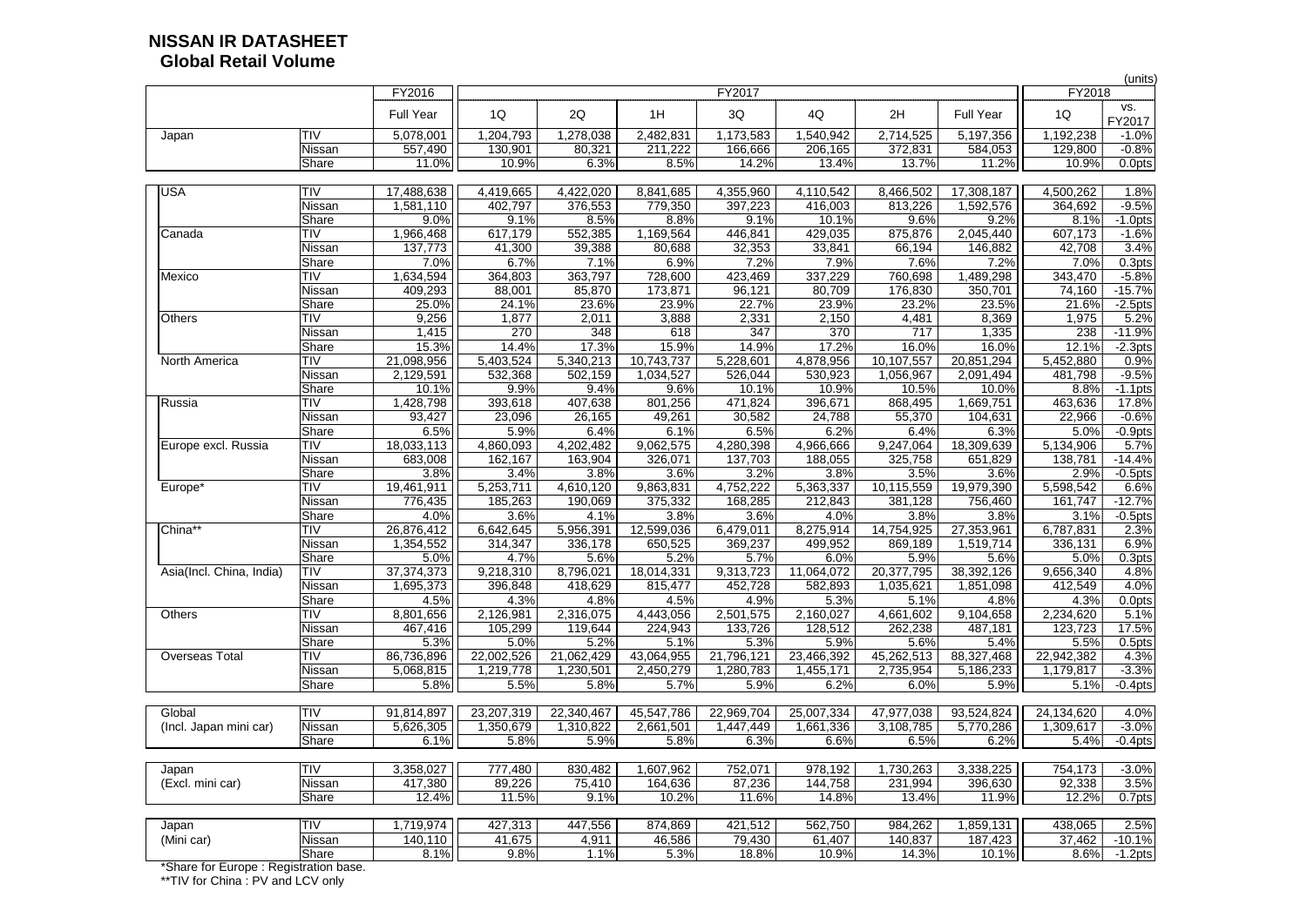## **Global Retail Volume Detail**

|               | FY2016           |        |        |        | FY2017 |        |        |                  | FY2018 | (units)       |
|---------------|------------------|--------|--------|--------|--------|--------|--------|------------------|--------|---------------|
|               | <b>Full Year</b> | 1Q     | 2Q     | 1H     | 3Q     | 4Q     | 2H     | <b>Full Year</b> | 1Q     | VS.<br>FY2017 |
| UK            | 179,920          | 36,053 | 47,195 | 83,248 | 27,145 | 39,151 | 66,296 | 149,544          | 27,546 | $-23.6%$      |
| France        | 84,257           | 20,888 | 16,646 | 37,534 | 18,006 | 21,021 | 39,027 | 76,561           | 17,903 | $-14.3%$      |
| Germany       | 80,371           | 18,546 | 18,821 | 37,367 | 16,790 | 18,744 | 35,534 | 72,901           | 13,372 | $-27.9%$      |
| Italy         | 68,550           | 19,031 | 16,227 | 35,258 | 15,332 | 22,011 | 37,343 | 72,601           | 15,697 | $-17.5%$      |
| Spain         | 70,458           | 19,534 | 16,484 | 36,018 | 18,354 | 21,951 | 40,305 | 76,323           | 17,145 | $-12.2%$      |
| Thailand      | 44,331           | 13,815 | 14,434 | 28,249 | 17,105 | 16,965 | 34,070 | 62,319           | 16,481 | 19.3%         |
| Indonesia     | 35,273           | 7,530  | 7,639  | 15,169 | 5,994  | 6,844  | 12,838 | 28,007           | 3,177  | $-57.8%$      |
| Malaysia      | 34,680           | 7,420  | 6,769  | 14,189 | 6,076  | 6,750  | 12,826 | 27,015           | 6,738  | $-9.2%$       |
| Taiwan        | 44,723           | 11,352 | 10,877 | 22,229 | 9,777  | 10,622 | 20,399 | 42,628           | 9,492  | $-16.4%$      |
| Australia     | 65,416           | 15,255 | 12,359 | 27,614 | 14,422 | 15,866 | 30,288 | 57,902           | 14,180 | $-7.0%$       |
| India         | 56,615           | 12,048 | 13,557 | 25,605 | 12,127 | 11,018 | 23,145 | 48,750           | 10,764 | $-10.7%$      |
| <b>Brazil</b> | 66,811           | 15,005 | 19,654 | 34,659 | 25,016 | 24,297 | 49,313 | 83,972           | 22,278 | 48.5%         |
| Chile         | 25,077           | 5,863  | 7,822  | 13,685 | 7,659  | 7,594  | 15,253 | 28,938           | 7,760  | 32.4%         |
| Saudi Arabia  | 51,113           | 8,688  | 8,851  | 17,539 | 8,953  | 8,596  | 17,549 | 35,088           | 5,685  | $-34.6%$      |
| Egypt         | 22,155           | 4,603  | 5,074  | 9,677  | 5,334  | 6,000  | 11,334 | 21,011           | 6,802  | 47.8%         |
| South Africa  | 42,709           | 10,207 | 15,082 | 25,289 | 13,555 | 14,588 | 28,143 | 53,432           | 12,480 | 22.3%         |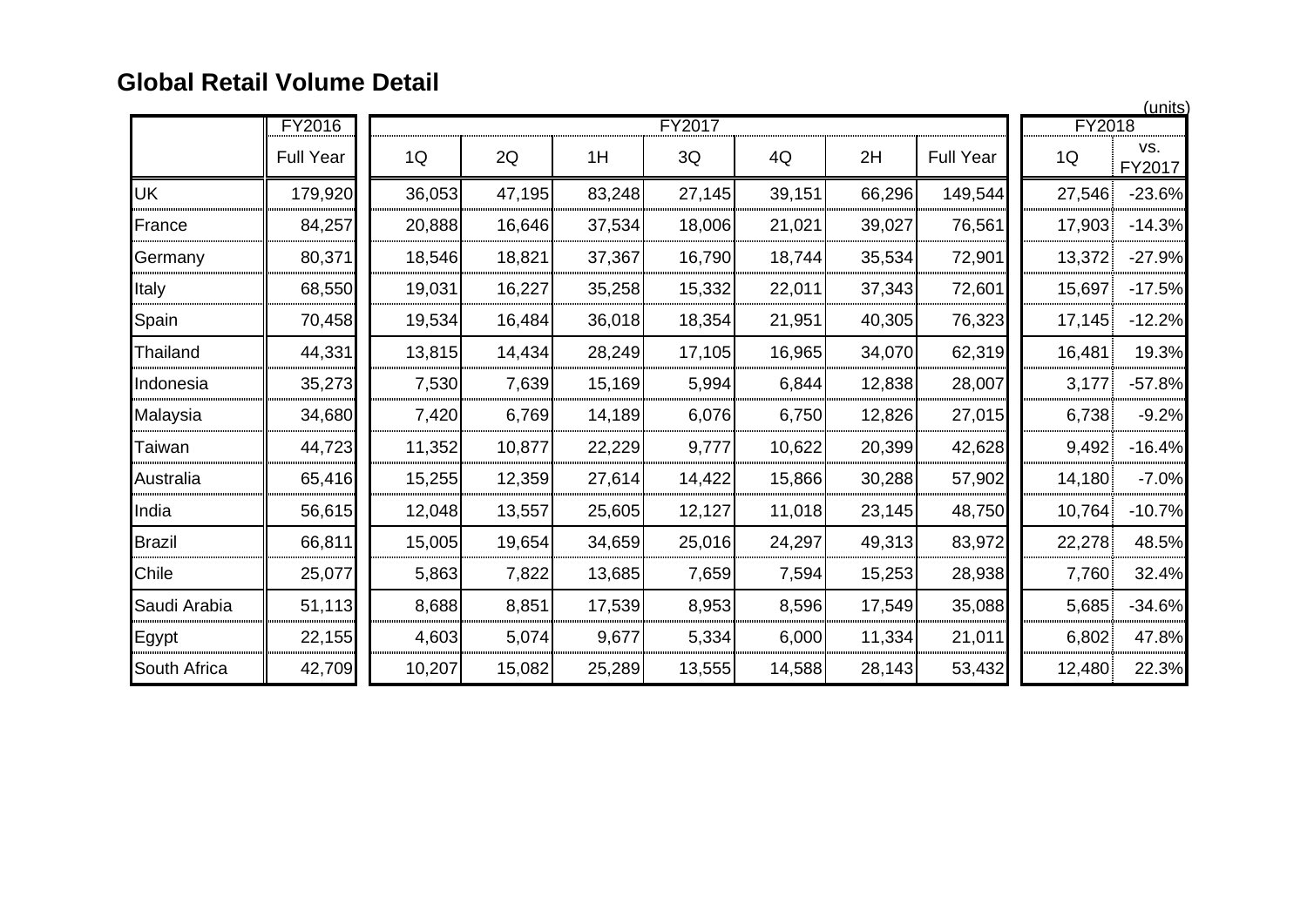### **Consolidated Sales Volume by region**

|                  |         |                             |         |          |          |          |                           |        |                    |         |                   |         |         |        |               | uuu       |
|------------------|---------|-----------------------------|---------|----------|----------|----------|---------------------------|--------|--------------------|---------|-------------------|---------|---------|--------|---------------|-----------|
|                  |         |                             |         |          |          |          |                           |        |                    |         |                   |         |         |        |               |           |
|                  | Japan   | <b>U.S.</b><br>(incl. Guam) | Canada  | Mexico   | Europe   | Asia     | <b>Thailand</b>           | China  | <b>Others</b>      | Others  | Oceania           | M.East  | Latin.A | Africa | <b>Others</b> | Total     |
|                  |         |                             |         |          |          |          |                           |        |                    |         |                   |         |         |        |               |           |
| FY2017           |         |                             |         |          |          |          |                           |        |                    |         |                   |         |         |        |               |           |
| 1Q               | 123,652 | 392,779                     | 36,773  | 107,751  | 170,883  | 87,719   | 12,995                    | 4,137  | 70,587             | 110,946 | 17,074            | 32,609  | 40,475  | 20,537 | 251           | 1,030,503 |
| 2Q               | 148,392 | 355,416                     | 34,435  | 93,807   | 199,754  | 108,587  | 16,189                    | 5,917  | 86,481             | 123,113 | 15,877            | 31,671  | 49,496  | 25,749 | 320           | 1,063,504 |
| 1H               | 272,044 | 748,195                     | 71,208  | 201,558  | 370,637  | 196,306  | 29,184                    | 10,054 | 157,068            | 234,059 | 32,951            | 64,280  | 89,971  | 46,286 | 571           | 2,094,007 |
| 3Q               | 96,237  | 353,235                     | 34,458  | 89,688   | 177,054  | 92,485   | 16,951                    | 6,038  | 69,496             | 139,901 | 14,680            | 42,349  | 56,695  | 25,950 | 227           | 983,058   |
| 4Q               | 195,983 | 420,332                     | 41,340  | 89,296   | 244,950  | 97,846   | 16,821                    | 7,191  | 73,834             | 162,173 | 17,099            | 55,206  | 63,071  | 26,384 | 413           | 1,251,920 |
| 2H               | 292,220 | 773,567                     | 75,798  | 178,984  | 422,004  | 190,331  | 33,772                    | 13,229 | 143,330            | 302,074 | 31,779            | 97,555  | 119,766 | 52,334 | 640           | 2,234,978 |
| <b>Full Year</b> | 564,264 | 1,521,762                   | 147,006 | 380,542  | 792,641  | 386,637  | 62,956                    | 23,283 | 300,398            | 536,133 | 64,730            | 161,835 | 209,737 | 98,620 | 1,211         | 4,328,985 |
|                  |         |                             |         |          |          |          |                           |        |                    |         |                   |         |         |        |               |           |
|                  |         |                             |         |          |          |          |                           | FY2018 |                    |         |                   |         |         |        |               |           |
| 1Q               | 124,302 | 328,373                     | 40,183  | 64,055   | 154,609  | 77,524   | 15,807                    | 4,238  | 57,479             | 138,593 | 15,270            | 42,948  | 53,816  | 26,316 | 243           | 927,639   |
|                  |         |                             |         |          |          |          |                           |        |                    |         |                   |         |         |        |               |           |
|                  |         |                             |         |          |          |          | Variance FY2018 vs FY2017 |        |                    |         |                   |         |         |        |               |           |
| 1Q               | 650     | $\triangle$ 64,406          | 3,410   | △ 43,696 | ∆ 16,274 | △ 10,195 | 2,812                     | 101    | $\triangle$ 13,108 | 27,647  | $\triangle$ 1,804 | 10,339  | 13,341  | 5,779  | $\triangle$ 8 | ∆ 102,864 |

\*: Including sales to Renault OEM

(units)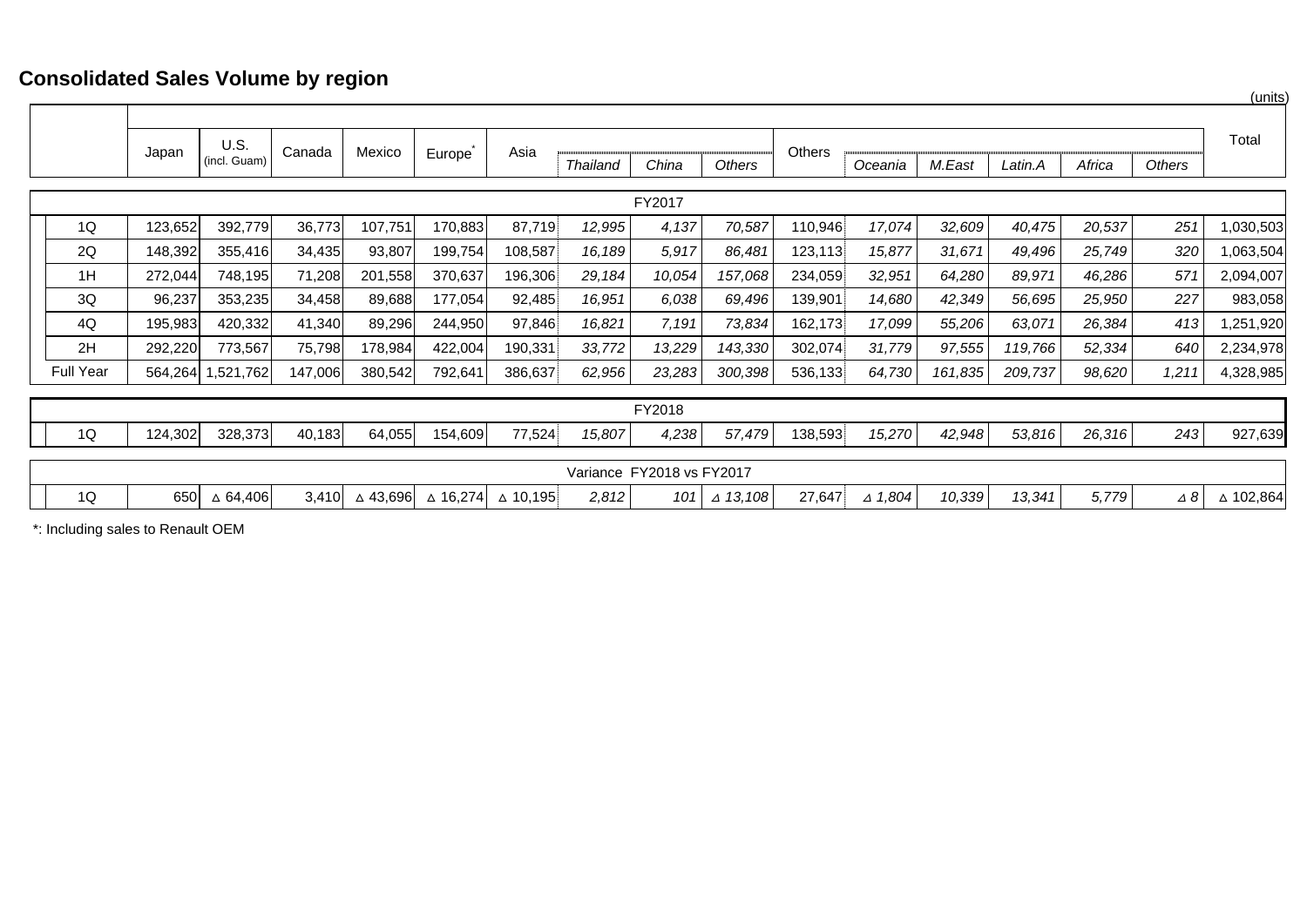|                            |                             | FY2016           |                |           |           | FY2017    |           |           |                  | FY2018    | vs. FY2017 (1Q)    |          |
|----------------------------|-----------------------------|------------------|----------------|-----------|-----------|-----------|-----------|-----------|------------------|-----------|--------------------|----------|
|                            |                             | <b>Full Year</b> | 1Q             | 2Q        | 1H        | 3Q        | 4Q        | 2H        | <b>Full Year</b> | 1Q        | vol.               | %        |
|                            | <b>DOM</b>                  | 402,098          | 91,060         | 103,480   | 194,540   | 64,606    | 140,391   | 204,997   | 399,537          | 90,258    | $\Delta$ 802       | $-0.9%$  |
|                            | <b>EXP</b>                  | 612,935          | 154,329        | 172,704   | 327,033   | 146,376   | 112,595   | 258,971   | 586,004          | 138,959   | △ 15,370           | $-10.0%$ |
| <b>Japan Total</b>         |                             | 1,015,033        | 245,389        | 276,184   | 521,573   | 210,982   | 252,986   | 463,968   | 985,541          | 229,217   | ∆ 16,172           | $-6.6%$  |
|                            | Nissan / Infiniti / Venucia | 1,169,340        | 273,053        | 314,344   | 587,397   | 316,902   | 413,466   | 730,368   | 1,317,765        | 300,384   | 27,331             | 10.0%    |
|                            | DF                          | 151,347          | 40,620         | 47,281    | 87,901    | 43,818    | 56,859    | 100,677   | 188,578          | 43,561    | 2,941              | 7.2%     |
| <b>China Total</b>         |                             | 1,320,687        | 313,673        | 361,625   | 675,298   | 360,720   | 470,325   | 831,045   | 1,506,343        | 343,945   | 30,272             | 9.7%     |
| <b>US</b>                  | <b>NNA</b>                  | 990,938          | 236,673        | 223,750   | 460,423   | 216,923   | 222,137   | 439,060   | 899,483          | 200,075   | $\Delta$ 36,598    | $-15.5%$ |
| Mexico                     | <b>NMEX</b>                 | 863,915          | 220,444        | 194,158   | 414,602   | 186,754   | 186,520   | 373,274   | 787,876          | 179,134   | △41,310            | $-18.7%$ |
| Mexico                     | <b>COMPAS</b>               |                  | $\overline{0}$ | 0         | $\Omega$  | 443       | 6,484     | 6,927     | 6,927            | 8,566     | 8,566              |          |
| <b>North America Total</b> |                             | 1,854,853        | 457,117        | 417,908   | 875,025   | 404,120   | 415,141   | 819,261   | 1,694,286        | 387,775   | $\triangle$ 69,342 | $-15.2%$ |
| UK                         | <b>NMUK</b>                 | 518,471          | 120,897        | 112,220   | 233,117   | 124,103   | 130,049   | 254,152   | 487,269          | 126,422   | 5,525              | 4.6%     |
| Spain                      | NMISA (Barcelona)           | 110,057          | 23,743         | 18,991    | 42,734    | 22,571    | 23,583    | 46,154    | 88,888           | 25,927    | 2,184              | 9.2%     |
| Spain                      | NMISA (Avilla)              | 14,823           | 2,675          | 1,992     | 4,667     | 2,321     | 2,703     | 5,024     | 9,691            | 3,209     | 534                | 20.0%    |
| France                     | Flins                       | 14,353           | 29,977         | 24,587    | 54,564    | 25,647    | 19,840    | 45,487    | 100,051          | 12,498    | △ 17,479           | $-58.3%$ |
| Russia                     | <b>NMGR</b>                 | 39,475           | 11,365         | 10,749    | 22,114    | 13,792    | 15,015    | 28,807    | 50,921           | 13,604    | 2,239              | 19.7%    |
| Russia                     | Avtovaz                     | 31,297           | 9,665          | 10,335    | 20,000    | 10,890    | 9,473     | 20,363    | 40,363           | 9,627     | $\Delta$ 38        | $-0.4%$  |
| <b>Europe Total</b>        |                             | 729,743          | 198,322        | 178,874   | 377,196   | 199,324   | 200,663   | 399,987   | 777,183          | 191,287   | △ 7,035            | $-3.5%$  |
| Taiwan                     | Yulon*                      | 41,291           | 9,613          | 10,598    | 20,211    | 9,355     | 9,494     | 18,849    | 39,060           | 7,790     | $\Delta$ 1,823     | $-19.0%$ |
| India                      | <b>RNAIPL</b>               | 317,347          | 62,236         | 59,879    | 122,115   | 57,413    | 59,515    | 116,928   | 239,043          | 42,956    | $\triangle$ 19,280 | $-31.0%$ |
| Thailand                   | <b>NMT</b>                  | 116,794          | 29,870         | 33,911    | 63,781    | 35,568    | 34,588    | 70,156    | 133,937          | 38,889    | 9,019              | 30.2%    |
| Indonesia                  | <b>NMI</b>                  | 25,465           | 3,109          | 5,998     | 9,107     | 3,066     | 6,961     | 10,027    | 19,134           | 3,853     | 744                | 23.9%    |
| Philippines                | Philippine*                 | 3,772            | 1,294          | 1,601     | 2,895     | 1,888     | 1,740     | 3,628     | 6,523            | 1,047     | $\Delta$ 247       | $-19.1%$ |
| Korea                      | <b>RSM</b>                  | 130,700          | 26,972         | 31,711    | 58,683    | 32,896    | 34,385    | 67,281    | 125,964          | 27,687    | 715                | 2.7%     |
|                            | Asia (excl. China) Total    | 635,369          | 133,094        | 143,698   | 276,792   | 140,186   | 146,683   | 286,869   | 563,661          | 122,222   | ∆ 10,872           | $-8.2%$  |
| <b>Brazil</b>              | <b>NBA</b>                  | 51,265           | 14,621         | 26,365    | 40,986    | 26,948    | 27,780    | 54,728    | 95,714           | 27,294    | 12,673             | 86.7%    |
| S.Africa                   | <b>NSA</b>                  | 30,590           | 7,463          | 9,585     | 17,048    | 8,932     | 6,753     | 15,685    | 32,733           | 10,870    | 3,407              | 45.7%    |
| Egypt                      | <b>NMEG</b>                 | 16,733           | 2,803          | 4,185     | 6,988     | 4,767     | 4,843     | 9,610     | 16,598           | 4,325     | 1,522              | 54.3%    |
|                            | <b>Other overseas Total</b> | 98,588           | 24,887         | 40,135    | 65,022    | 40,647    | 39,376    | 80,023    | 145,045          | 42,489    | 17,602             | 70.7%    |
| Total                      |                             | 5,654,273        | 1,372,482      | 1,418,424 | 2,790,906 | 1,355,979 | 1,525,174 | 2,881,153 | 5,672,059        | 1,316,935 | △ 55,547           | $-4.0%$  |
|                            |                             |                  |                |           |           |           |           |           |                  |           |                    |          |

| (units)              |
|----------------------|
| vs. FY2017 (1Q)      |
| $\%$                 |
| $-0.9%$              |
| $-10.0%$             |
| $-6.6%$              |
| 10.0%                |
| 7.2%                 |
| 9.7%                 |
| △ 36,598<br>$-15.5%$ |
| ∆ 41,310<br>$-18.7%$ |
|                      |
| $-15.2%$             |
| 4.6%                 |
| 9.2%                 |
| 534<br>20.0%         |
| $-58.3%$             |
| 19.7%                |
| $-0.4%$              |
| $-3.5%$              |
| $-19.0%$<br>∆ 1,823∣ |
| $-31.0%$             |
| 30.2%                |
| 23.9%                |
| -19.1%               |
| 2.7%                 |
|                      |
| $-8.2%$              |
| 86.7%                |
| 45.7%                |
| 54.3%                |
| 70.7%                |
|                      |

\* Non-consolidated com panies

- *Note \*1 Indonesia and Philippines volume had been a part of EXP in Japan as CKD production, however it was changed to KD Set production so that it has reported separately since September 2002.*
- *All figures are on fiscal year basis.*
- *Note \*2 Note \*3 Taiwan and China : FY=January to December, The others : FY=April to March*

#### **Global Production Volume**